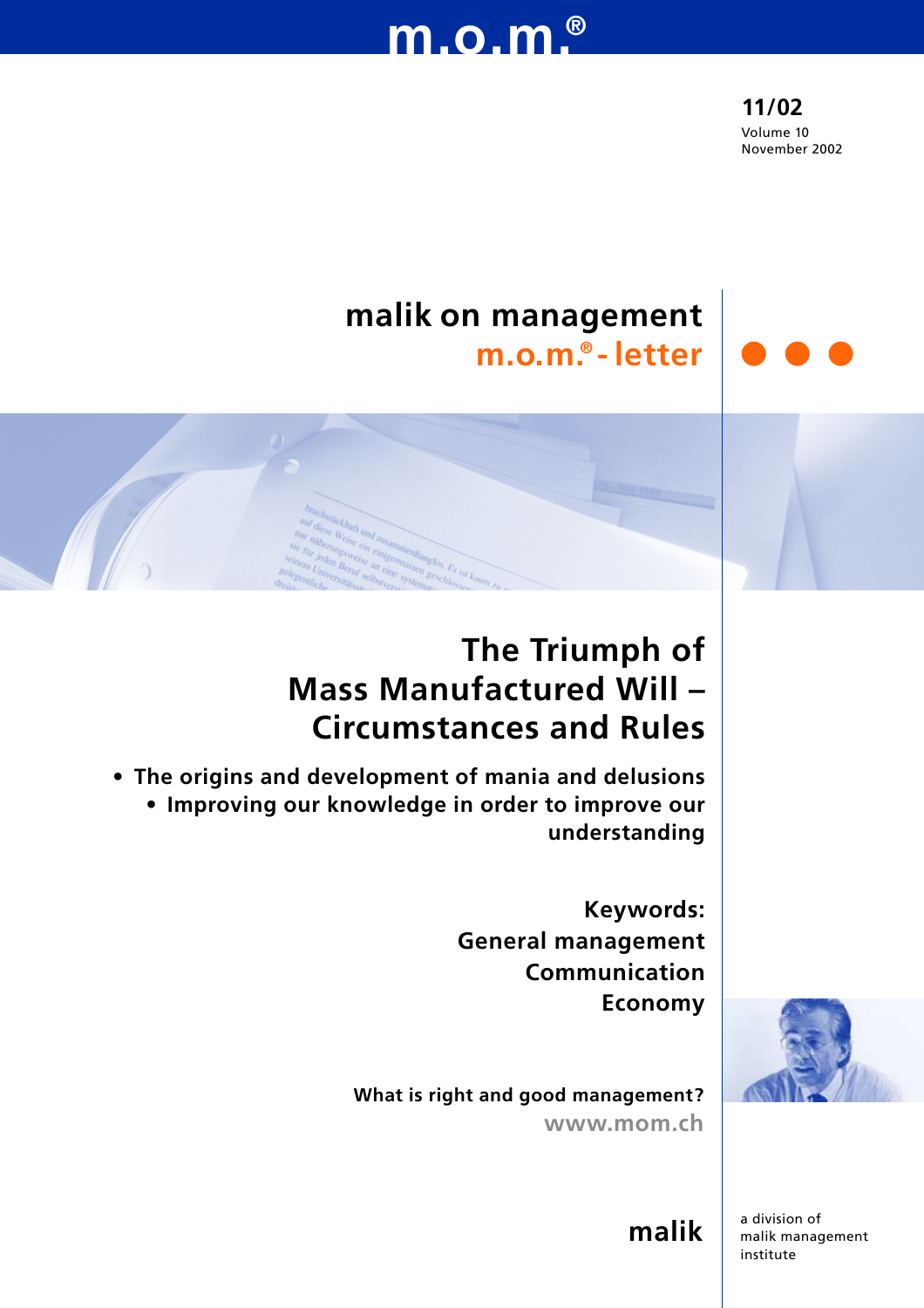## **Table of Contents**

| Foreword                                                                                                                                                                          | 187                      |
|-----------------------------------------------------------------------------------------------------------------------------------------------------------------------------------|--------------------------|
| <b>Linda Pelzmann</b><br><b>Mass Manufactured Will:</b><br><b>Circumstances and Rules</b>                                                                                         | 188                      |
| Collective seduction<br>1.                                                                                                                                                        | 188                      |
| 2.<br>Circumstances<br>Transforming the coordinates of economic rationality<br>2.1<br>Displacement of profit opportunities<br>2.2<br>Euphoria: the fuel of the New Economy<br>2.3 | 190<br>190<br>191<br>192 |
| Catalyst<br>3.                                                                                                                                                                    | 194                      |
| Rules of conduct<br>$\overline{4}$ .                                                                                                                                              | 197                      |
| Mass manufactured will<br>5.                                                                                                                                                      | 198                      |
| 6.<br>Propagation                                                                                                                                                                 | 201                      |
| Index                                                                                                                                                                             | 205                      |
| Notes from the Publisher                                                                                                                                                          |                          |
|                                                                                                                                                                                   |                          |
|                                                                                                                                                                                   |                          |
|                                                                                                                                                                                   |                          |
|                                                                                                                                                                                   |                          |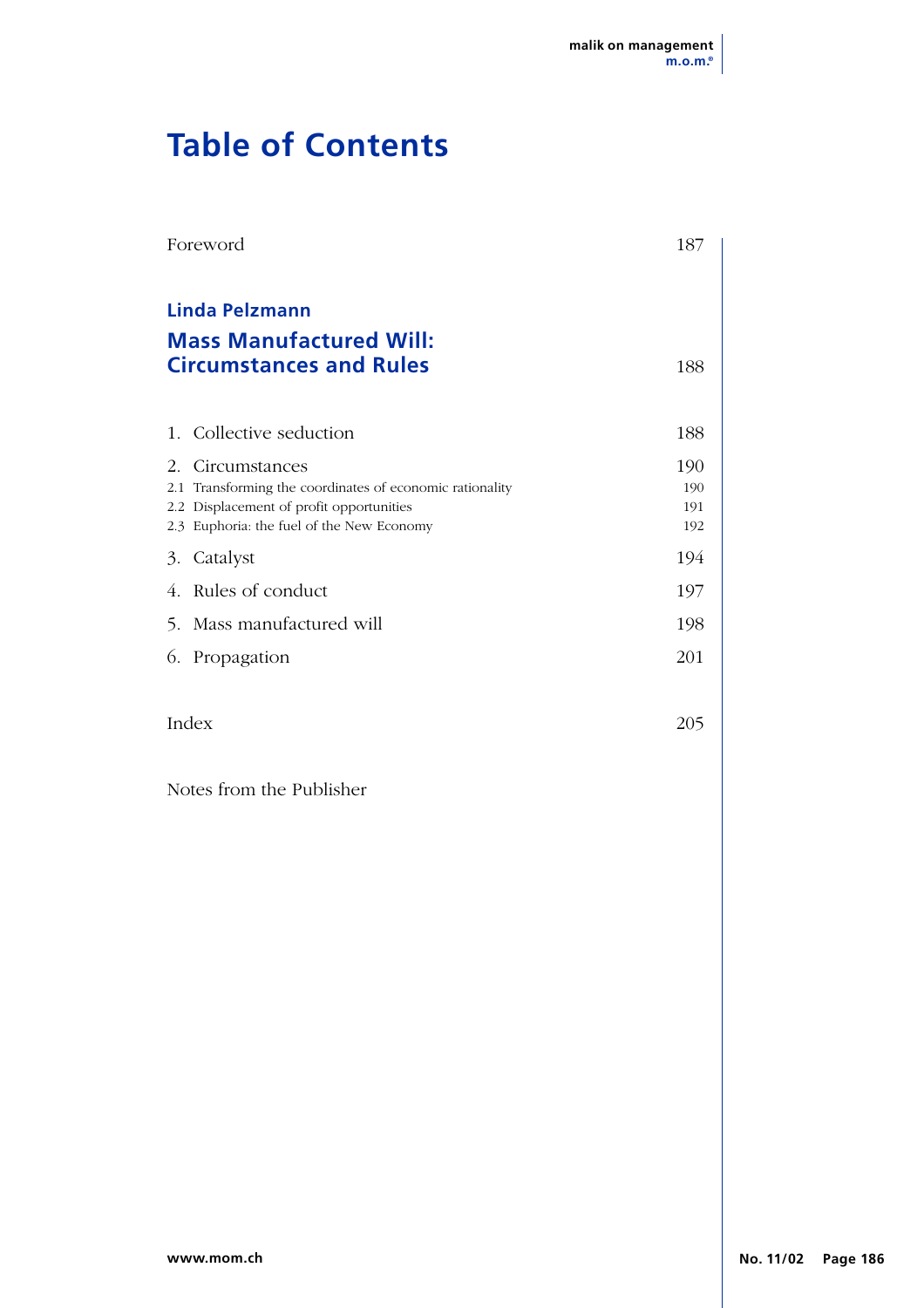## **Foreword**

I n the November edition of m.o.m.®, I can offer readers a discussion on a particularly important subject. This is an insight into the fascinating world of mass manufactured will and the psychology of crowds, written by Dr. Linda Pelzmann, Professor of Economic Psychology at the University of Klagenfurt, Austria.

Professor Pelzmann wrote an article for m.o.m.® in January 2001, in which she discussed the topic of critical incidents as a means for personnel evaluation and selection. The article received a great deal of attention both from m.o.m.® readers and the media.

The subject of this edition is in keeping with the times in a number of ways. *Firstly,* it is in my opinion the only way of gaining any sort of understanding of the mania and madness prevalent on financial markets in the last few years. Any number of explanations has been produced by the media. They are apologetic in tone and begin something like *«Everyone was doing it ...»* or *«No one could have known that ...»,* but this doesn't allow us to learn anything from the experience.

*Secondly,* only half of the madness is behind us, the positive half. The other one, the destructive half, is still to come, and this will also be governed by the laws of crowd psychology. Although the exaggerations were positive in nature before, in the future they will be negative. If one is familiar with the laws which govern these processes, they can be used to avoid damage and to safeguard opportunities.

*Thirdly,* this subject is also important for entrepreneurs and managers who are not involved in the euphoria of the stock market and the New Economy, because markets, marketing and consumption are very often behavior driven by mass manufactured will and crowd psychology.

St.Gallen, November 2002

Yours sincerely,

F. Matil

Prof. Dr. F. Malik

**«Total Quality Management is important, but Total Management Quality is ten times as important.»**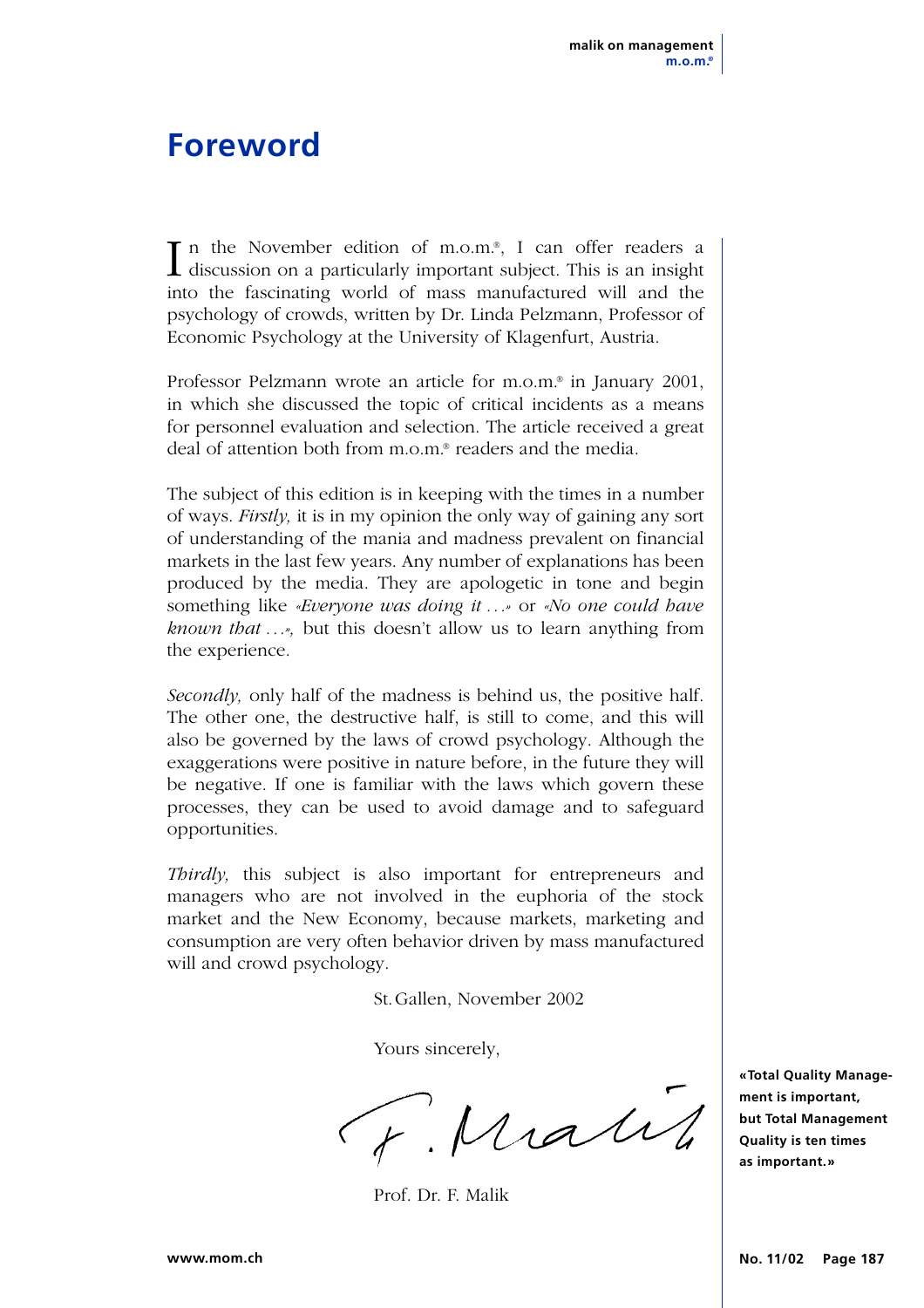### **Linda Pelzmann**

## **Mass Manufactured Will: Circumstances and Rules**

### **1. Collective seduction**

 $I$  *t may be that one day people will no longer allow themselves* to be led, but it will always be possible to mislead them, says Fredmund Malik. This article deals with misleading people by applying the madness of crowds. This exploits the fact that *in the undertow of other-directedness* the individual does not pay attention to the facts but instead to what other people are doing. This type of emulation is leveraged by euphoria, greed, uncertainty and lack of orientation. On this basis, many people are happy to go along with the purchase recommendations suggested to them. *«Credulous idiots following crafty insiders»,* says **Charles Kindleberger,** professor at the Massachusetts Institute of Technology. For more than half a century, he has been researching the virus which repeatedly infects economic systems: *speculation with borrowed funds.*

The cumulative collective financial and economic seduction reached its peak in the **New Era** of the 1920s and the **New Economy** of the 1990s. These were mass movements which exploited all the psychological levers for generating crowd excitement and co-movement. This initiated positive return autocorrelations, which at first led to the astronomic rise and then to the crash.

When the New Economy bubble reached its peak, Professor Malik asked me, «What crowd dynamics are driving the agglomeration of individual will towards irrational exuberance and mass hysteria? How are they able to fashion and even to create the will of the people? Can you as a psychologist explain what is happening?» Since September 1999 I had been working in the Mass Manufactured Will Project at Harvard University, but during the boom nobody, with the exception of Malik, really wanted to find out why these illusions were marching in step across the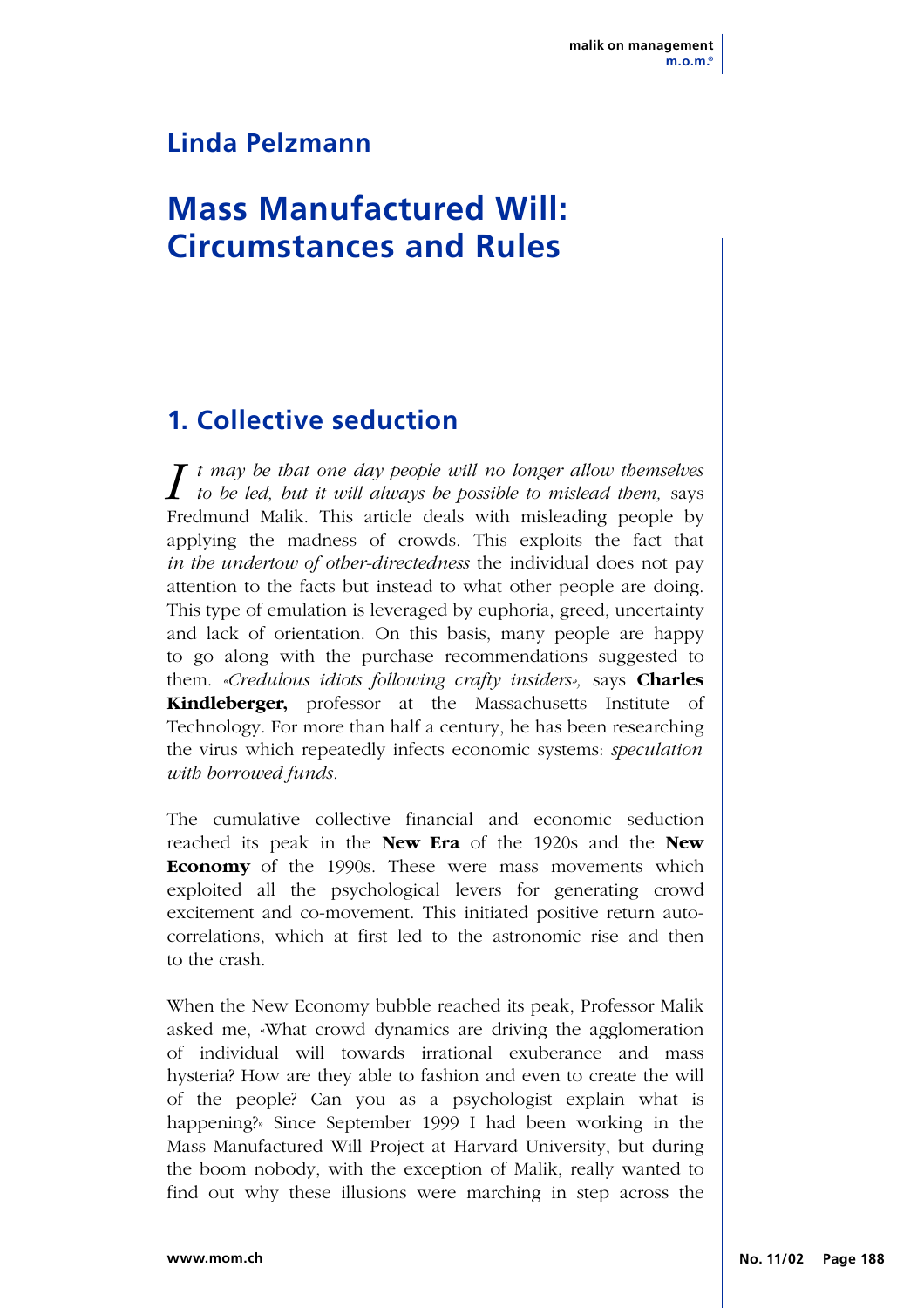world and why they were fuelling each other. It is only now, after the crash, that people are starting to listen.

#### **Oil discovered in hell**

In order to illustrate the dynamics of crowd psychology, I would like to tell a story which the investor **Warren Buffett** (Cunningham 1997) heard from his respected mentor Ben Graham.

*An oil prospector, moving to his heavenly reward, was met by St. Peter with bad news. «You're qualified for residence», said St. Peter, «but, as you can see, the compound reserved for oil men is packed. There's no way to squeeze you in.» After thinking for a moment, the prospector asked if he might say just four words to the present occupants. That seemed harmless to St. Peter, so the prospector cupped his hands and yelled, «Oil discovered in hell.» Immediately the gate to the compound opened and all of the oil men marched out to head for the nether regions. Impressed, St. Peter invited the prospector to move in and make himself comfortable. The prospector paused. «No,» he said, «I think I'll go along with the rest of the boys. There might be some truth in the rumor after all.»*

When this dynamic is in action, analysts and economists refer to this type of behavior as being **irrational** and **unpredictable,** but this is not the case. This crowd behavior has a **rationality** of its own and is **predictable.** I will demonstrate the circumstances in which it operates and the rules of conduct which govern it.

In the introduction I should actually have attacked the army of economists and financial experts who are so attached to the *Efficient Markets Hypothesis (EMH)* and the *dogma of rational behavior* that they do not want to admit the existence of the waves of mass manufactured will. However, I do not need to do this because I can simply refer to the excellent analyses produced by Charles Kindleberger (MIT), Fredmund Malik (MZSG) and Andrei Shleifer (Harvard University). This means that I can turn my attention straightaway to the crowd phenomenon which brings about the reversal of genuine individual will. The attraction exerted by other people means that the will and the behavior of the investor are no longer controlled by fundamentals, but by *other-directedness.* With the help of a field experiment, I have investigated this dynamic and discovered that the process involved has a clear structure and is predictable.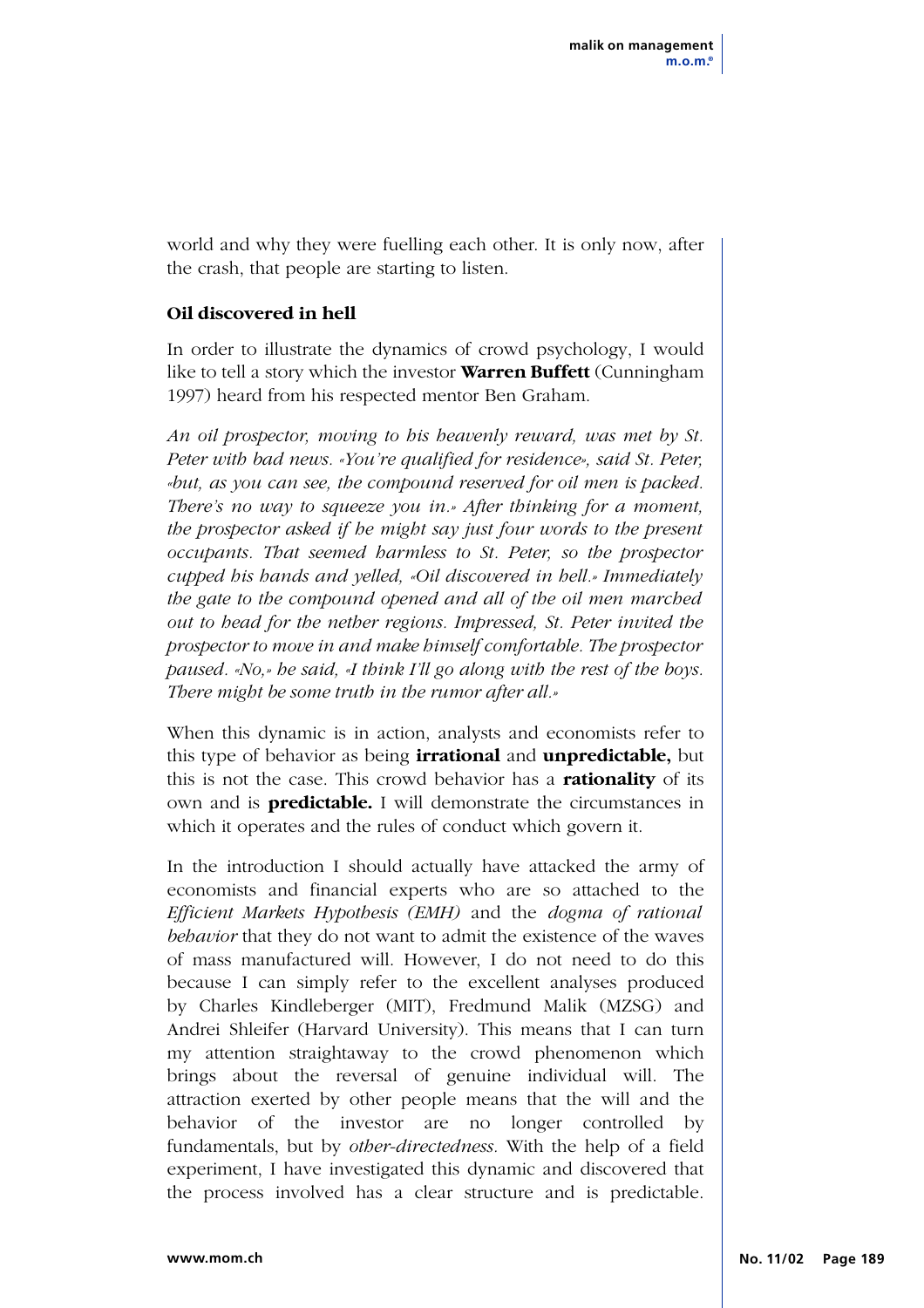Irrationality, negligence, waste and disinformation are no longer the result of a failure on the part of the individual. They are preprogrammed to occur when speculative fever reaches a critical mass. Anyone who resists the process will be ignored, isolated or trampled under foot.

*What we are confronted with in the analysis of crowd behavior is largely not a genuine but a manufactured will.* Mass manufactured will thrives in an economic and political environment which promotes and finances greed, euphoria and ignorance instead of belief in economic rationality. This reinforces the tendency of the system to become increasingly vulnerable to **psychological chain reactions,** which rapidly spread across different sectors and countries. Once the process has reached a critical mass, it runs its course until it has used up all the available financial and economic energy.

### **2. Circumstances**

### **2.1 Transforming the coordinates of economic rationality**

The freedom of the individual to want, to decide and to act is regarded as a fundamental feature of our economy. Economic theory rests on the idea of a free and definite will that is the prime mover of action. *The Efficient Markets Hypothesis* stands or falls by the independent and genuine decision-making of the individual.

However, when economists maintain that this highly developed order in market relationships applies at all times and in all places, they are mistaken. For there are other circumstances in which people do what other people are doing, without thinking or deciding for themselves. People only need to **panic** or, even better, to be filled with **enthusiasm,** and they will prove that this is true. In *«no-data situations»,* where there is no information available and people cannot fall back on experience, they also become other-directed.

The fact that markets are generally efficient, because market participants use the available information to make independent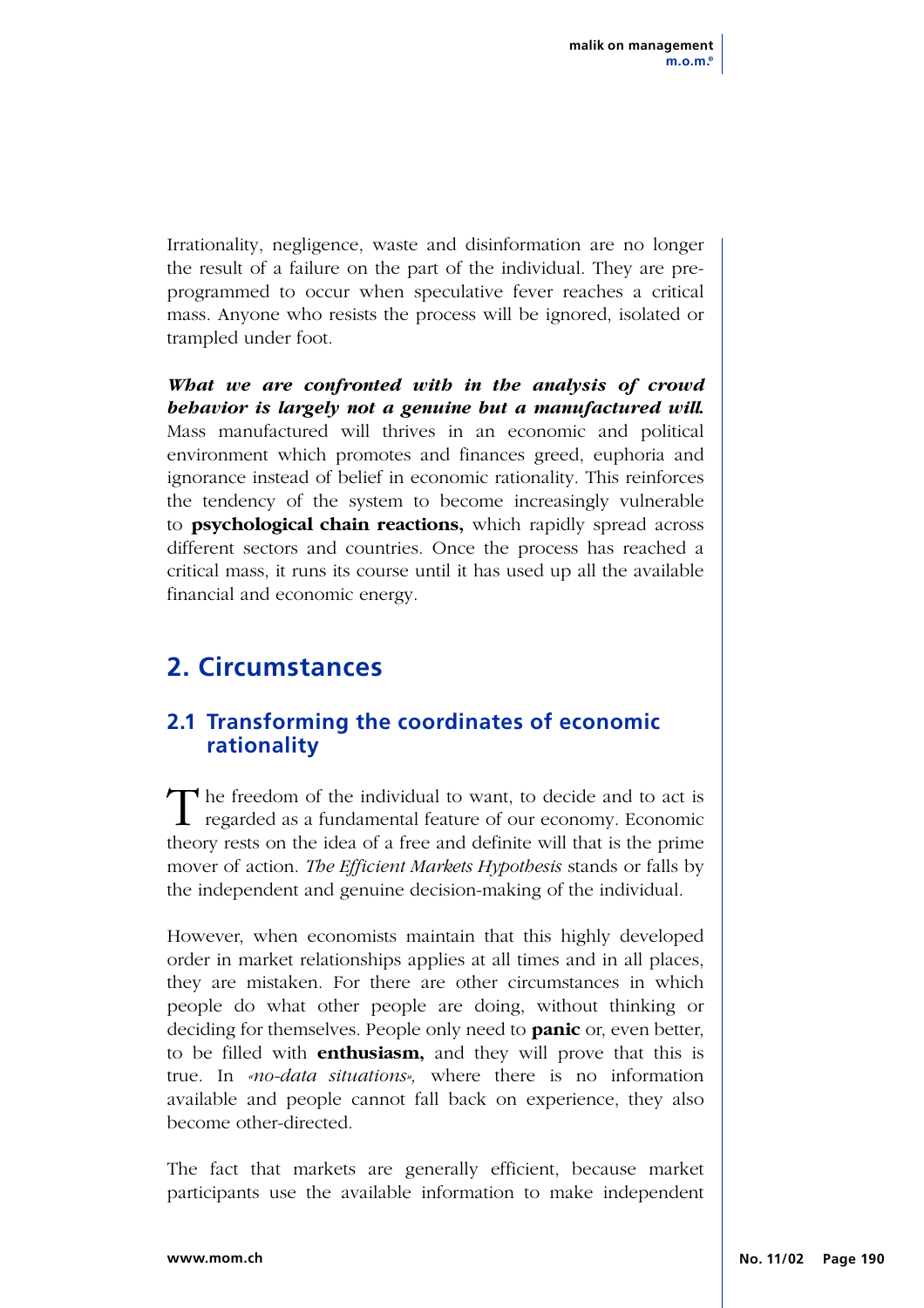decisions, does not prevent manic phases occurring in which people, on occasion as victims of irrational exuberance, greed, over-optimism and over-trading, revert to primitive behavior. A characteristic feature of this type of relapse is that **people become other-directed.** The pull, or attraction, which is exerted by other people on an individual grows with the size of the manipulable crowd. The extent to which panic and euphoria will spread is a quantitative question. The contagion often develops in geometrical progression.

People tend to adapt their behavior to the structure of the information available in the environment where they form expectations. They act ecologically rationally to the degree they are using the structure of the information provided by this environment. One factor of this type in people's environments is other people. *«The others»* are a significant source of information and means of orientating oneself. In conditions such as uncertainty, insecurity, anxiety but also euphoria, it is *«the others»* who provide the individual with his coordinates.

The confrontation with an unknown environment, in which people do not know their way around, leads circumstances to evolve in which people create new rules of conduct. People respond with a new pattern of actions which give their group an advantage in the competitive situation. The new rules of conduct do not develop as consciously acknowledged conditions for a conscious purpose. They occur because the groups which put them into practice have more success than other groups and as a result, these rules displace other sets of rules. As Friedrich von Hayek (1973, p.18.) puts it: «These rules of conduct have thus not developed as the recognized conditions for the achievement of a known purpose, but have evolved because the groups who practiced them were more successful and displaced others.»

### **2.2 Displacement of profit opportunities**

The American economist **Hyman Minsky** (1982) developed a «model of instability» of the credit system in which the events which finally lead to a crisis start with a displacement.

The endogenous shock can take the form of the outbreak of war, the end of a war, the adoption of an innovation or the spread of a new technology. Whatever the source of the displacement, if the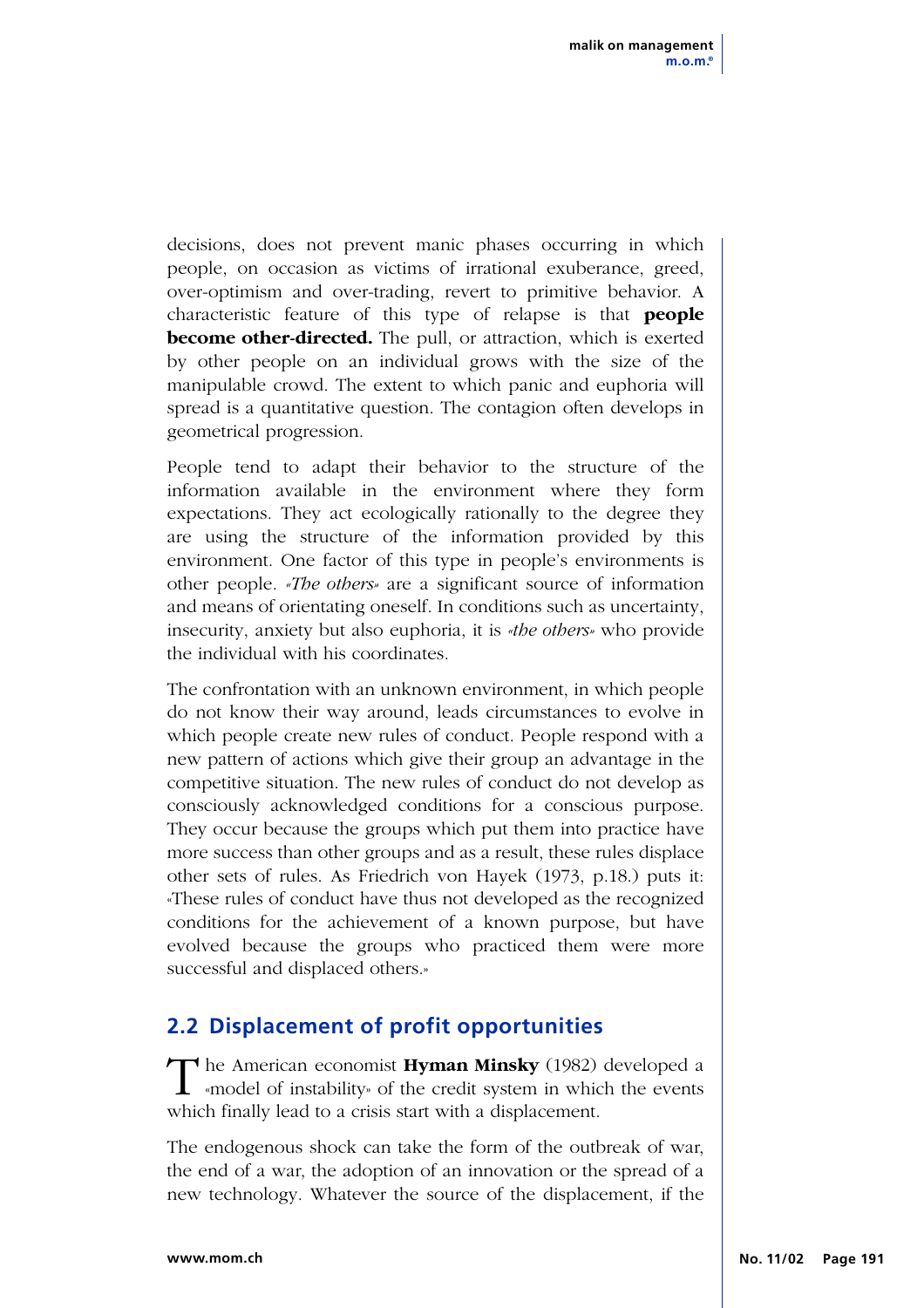event itself is big enough, it causes a displacement of profits. For some market participants the chances of making big profits dry up, while new business opportunities open up for others.

The result is that many people want to make the most of this new opportunity and raise credit for financing purposes. The triumph of success, the euphoria, spreads and so does the credit, a boom starts. In Minsky's model, the boom is fed by the expansion of credit and debt. Euphoria, the spread of credit and growing debt make a very unstable and highly explosive mixture. Minsky uses the term «displacement» to describe a tectonic shift in the economic process which is fed by two different sources. Firstly, a **structural break** takes place and, secondly, market participants **misinterpret** this change, generally by seeing it in far too **optimistic** terms. This misinterpretation prepares the ground for the instability of further developments. **Euphoria is the raw material for rising prices, overestimates of profit opportunities and overextended credit lines.**

### **2.3 Euphoria: the fuel of the New Economy**

The reaction generated by the dynamics of mass manufactured<br>will always starts with an **exciting piece of news.** Sometimes the news is initially good, and sometimes it is alarming. Sometimes the excitement simply backfires and sometimes it turns into a triumph for some market participants. Where there are profits to be made, other people want to join in. The more market participants observe the success of the others, the more of them become involved in speculation. As they say in America, *«Monkey see, monkey do».*

Euphoria was the most important raw material for the unrestrained growth of the New Economy. Irrational expectations for the future, rapid growth without a single cent actually being earned, balance sheets in which problems were glossed over and debts were booked on the assets side, all these unrestrained behaviors fuelled one another through positive feedback. Following the emergence of new circumstances based on developments in IT, people created a «culture» by reacting to these new circumstances which in the short term turned out to be more assertive and 'stronger' than other cultures. Participants in the New Economy market orientated themselves in relation to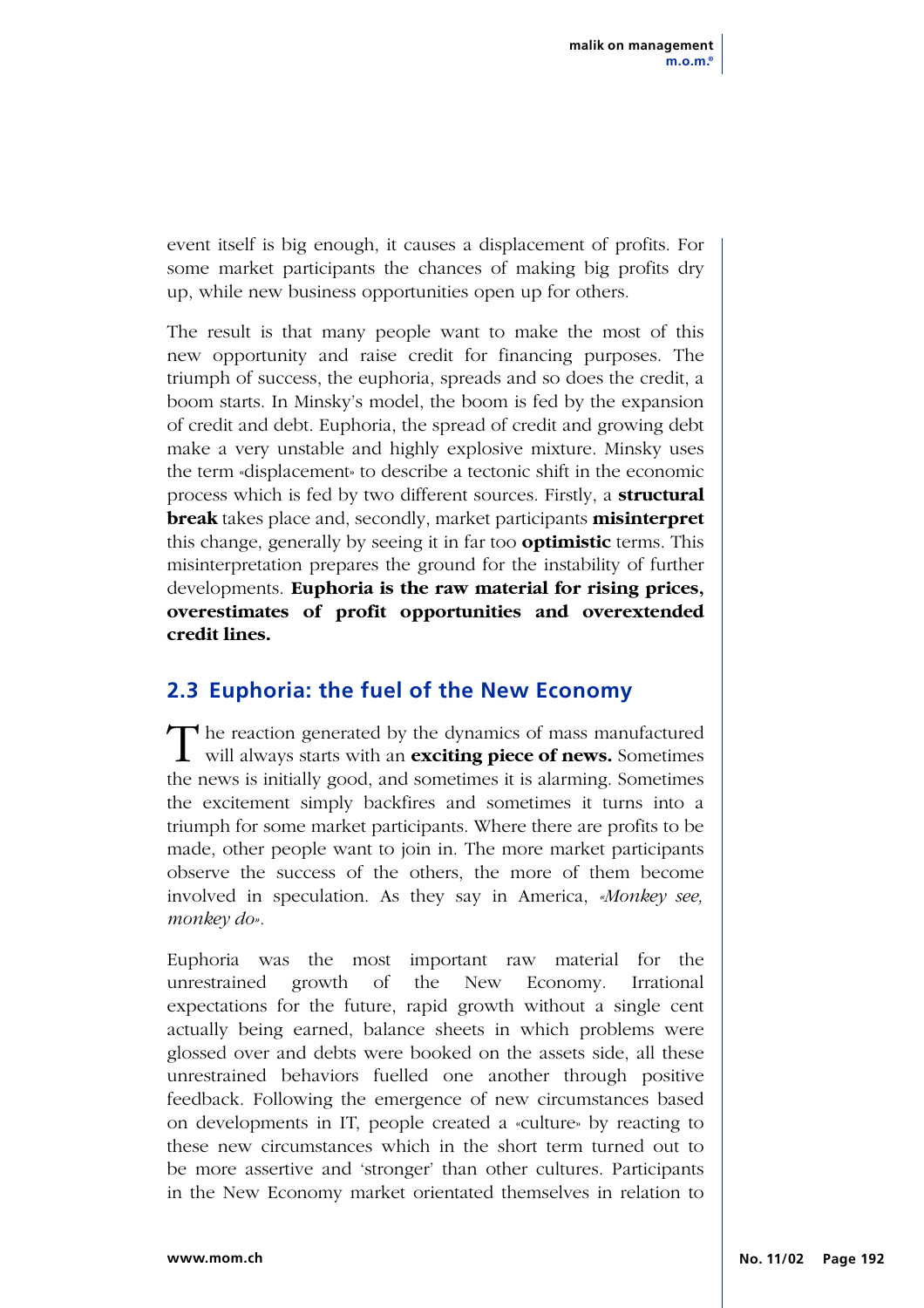other market participants and no longer took genuine facts into account.

#### **Market participants solved the problem of achieving success in a world which was only partly familiar to them by following rules of conduct which had served others well.**

*«Learning from experience»* is not primarily a process of drawing logical conclusions but rather of following, spreading, transferring and developing practices which have evolved. It is often not even because they have brought identifiable benefits for the individual in question, but more because they have improved the chances of the group. Practices and behaviors which have evolved because the groups who practiced them were more successful and displaced others have had an impact in a cumulative process on the decision-making situation and as a result have changed it.

Euphoria, which may sometimes even have a foundation in reality, creates a biotope for unrestrained growth. The resulting circumstances have a cumulative force: the behaviors of the participants move further and further away from reality as a result of the positive feedback of euphoria. In this way, unrestrained forces determine what is rational in economic terms. The decision situation is transformed by crowd behavior; it leads to a new decision situation somewhat different from that the other would have produced; and in this new situation a further crowd action produces its results and leads to yet another situation. Over extended time, small differences in rationality combine to produce very different results and this compounding of differences leads to vastly different bodies of crowd behavior. The mass of the market participants reacts to the changed situation by changing their behavior. The change in behavior produces a new situation and the new situation results in a slightly modified behavior pattern and so on and so on.

This process has a cumulative force which changes the environment and determines what is rational in economic terms in this environment. It has an impact on the circumstances and **changes the coordinates of economic behavior.** It influences the rules of conduct which govern behavior patterns and changes the rules. From stage to stage the priorities change, until – when a critical mass of market players is reached – **reactions** rather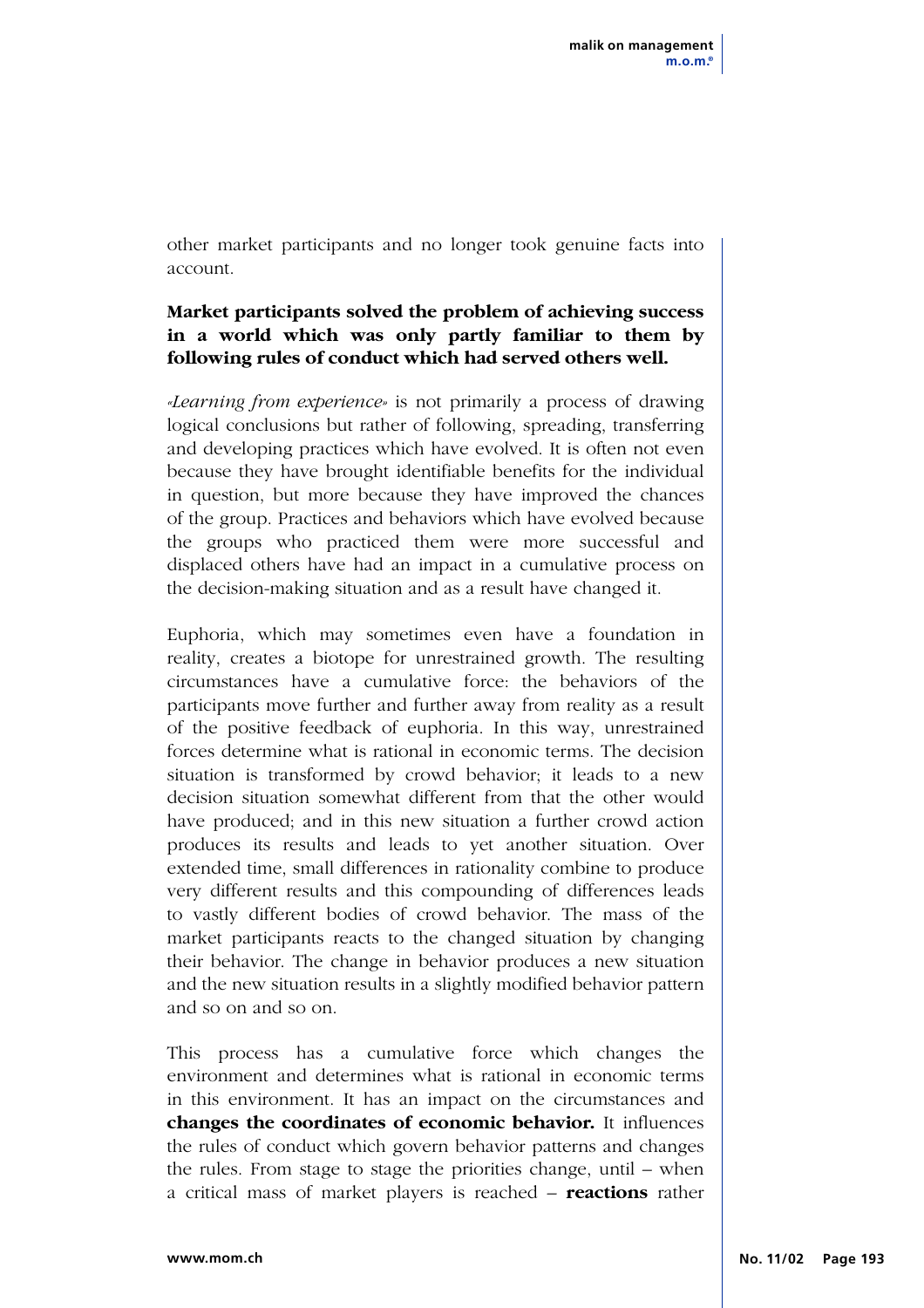than **decisions** take priority. The shift from decisions to reactions changes the **logic of the situation.** What is rational in economic terms in this situation is no longer determined by feedback from facts, basic data and fundamental value. Instead it is determined by feedback from the reactions of other market players. **Reality has ceased to operate.**

### **3. Catalyst**

A field experiment in which I followed the liberalization of the Austrian telecoms market demonstrates the circumstances, the rules of conduct and the dynamics of mass manufactured will (MMW). In comparison with the stock market boom, this MMW is harmless and not particularly spectacular. Nevertheless, it includes all the significant factors which are involved in the development of mass manufactured will: displacement, excitement, a lack of experience, other-directedness, a catalyst, communication, synchronization, risk evaluation and positive return autocorrelation. This data shows that MMW no longer belongs in the dark realm of *unpredictable, irrational exuberance.* This type of behavior can now be predicted. We can analyze and understand it, and also forecast the course of events using the following model.

**Displacement through liberalization:** In 1998, the Austrian telecoms market was opened up to competition, initially for business customers and later for private customers as well. Until then the only telecoms service provider was the Österreichische Post (Austrian Post Office). From 1998 onwards, eleven other service providers gradually entered the market.

**Excitement and lack of experience:** In the autumn of 1998, a colleague from the University of Graz rang me up to find out whether the University of Klagenfurt had also changed its telephone company. He explained that the University of Graz was no longer a customer of the Österreichische Post-Telekom (Austrian Post Office), but had moved to a competitor, UTA. A rumor was going around that the move could reduce the university's telephone costs by a third and that this had been confirmed by the first telephone bill received after the changeover. Everyone can see it with their own eyes, he said,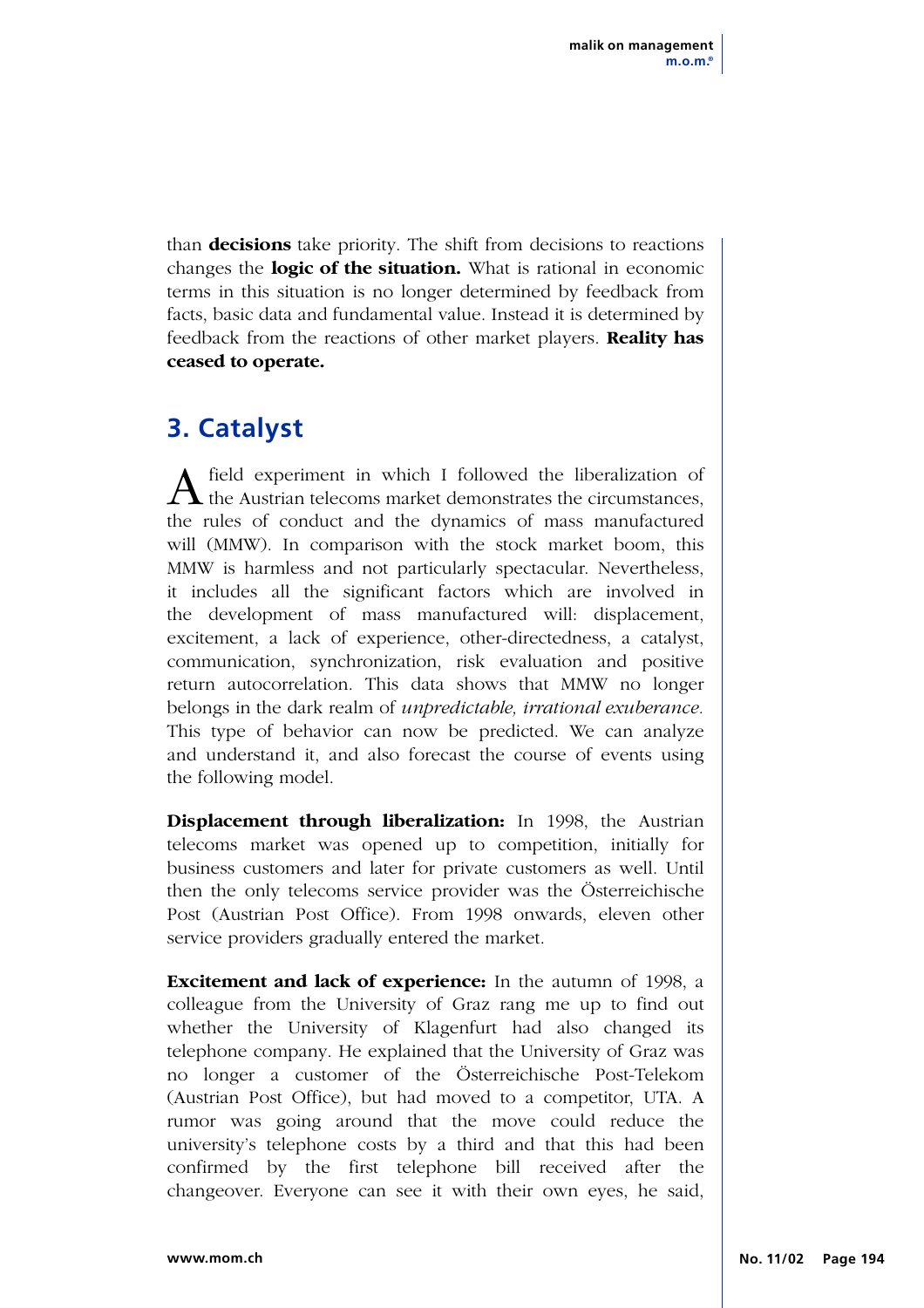because since the move an access number appears on the display when you dial an external number.

**Catalyst:** As the University of Klagenfurt had not changed to another telecoms company, I could compare two random samples and systematically monitor whether the change instigated by the President of the University in Graz would act as a catalyst which would prompt university employees to change the service provider for their home phone line. The question was: Will this process happen more quickly and involve a larger number of employees than at the University of Klagenfurt? What are the differences in the behavior of the two random samples? All the «rational» economic conditions were the same in both locations. There was the same flood of advertising material accompanying the liberalization of the market, there were the same opportunities for saving money, etc. If there were significant differences in the behavior of the two random samples of 100 employees, this could be attributed to the impact of the catalyst.

**Communication:** How did the communication between sender and recipient work? The President of the University, who acted as the catalyst, did not talk to the university employees who changed over. The signal was the access number on the display. This number indicated the «status», which acted as an appeal to the recipient. The signal to make the change was propagated further via the private telephone lines of the people who had changed over. Without intending to, UTA and Tele 2 had included an effective signal in the form of the unpopular access number, which accelerated the «ripening» process and the increase in the number of people changing over.

**Synchronization:** After the University of Graz moved over to UTA in the summer of 1998, the employees at the university only very slowly became «ripe» for change. The «early birds» began changing over at the end of 1998 and the beginning of 1999. Apart from these initial exceptions, there were two main waves of contracts with Telekom Austria being terminated: November-December 1999 to March 2000 and November-December 2000. Thus the first wave did not start until a year after the catalyst had made the changeover. And it was not until another year had passed that the second wave was in full swing. From the summer of 2001 onwards, Telekom Austria gradually began to match its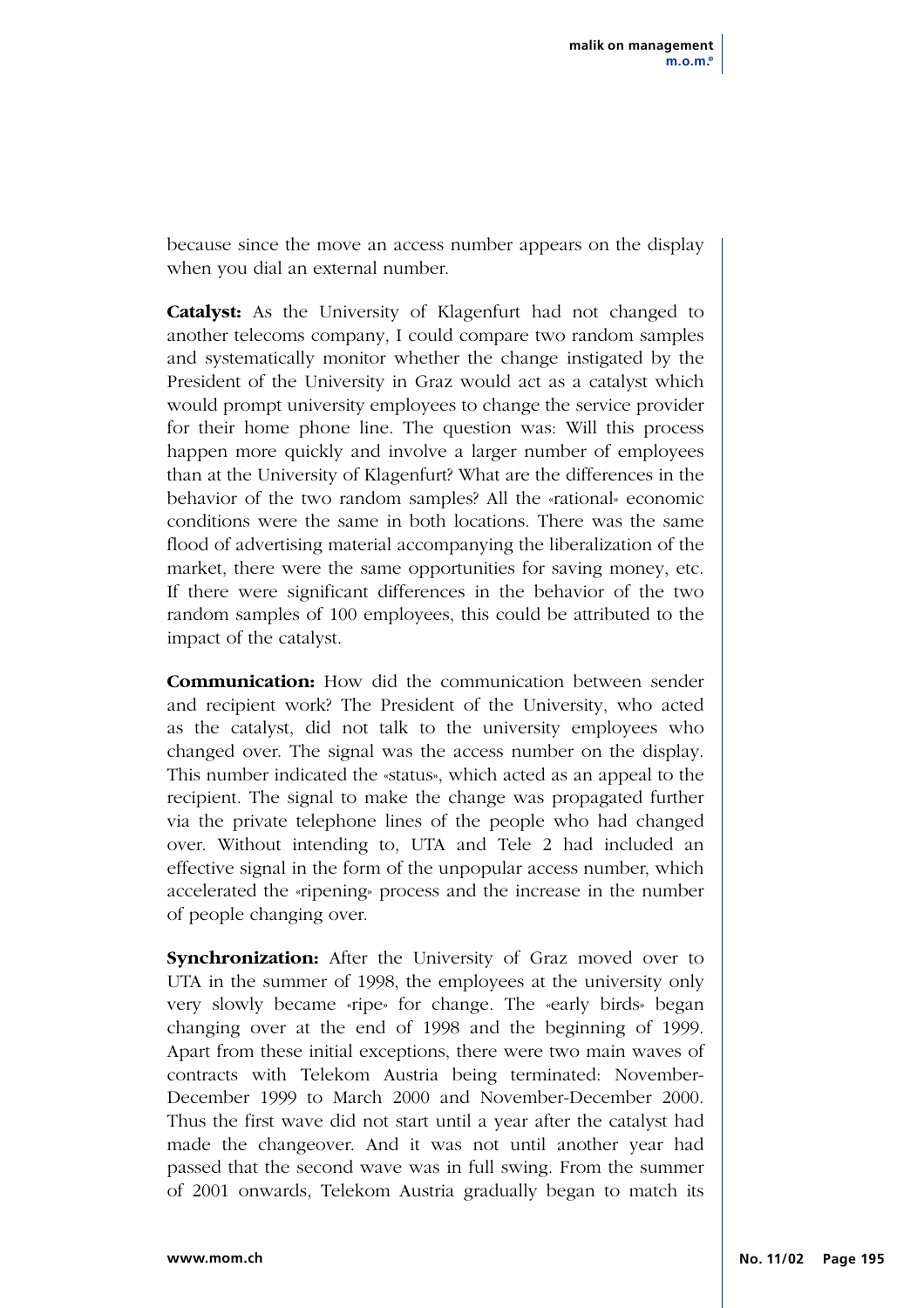prices to those of its competitors. The result of the falling prices was a weakening of the incentive to change.

The first weak wave of changes in Klagenfurt did not start until the autumn of 2000, two years after the liberalization of the market! The second stronger wave took place in the summer and autumn of 2001. The comparison of the two random samples shows that customers became «ripe» for change to another telecoms company significantly earlier and in significantly larger numbers as a result of the catalyst. The catalyst accelerated the rate of change by a year and increased the proportion of people changing from one third to two thirds.

**Other-directedness:** In Graz, the people who changed over mentioned on average three «others» who had changed over before them. They also mentioned on average one «other» who had changed over after them. However, none of them expressed this in terms of being prompted to change «by» the others. In our culture, changing because others have changed, that is reacting to others instead of acting as an independent individual, is seen as inferior. Hardly anyone would attribute this sort of behavior to themselves. For this reason we broke the questions down into several stages: *«Do you know someone who has changed?» «When did they change?» «When did you change?».* The data showed that people orientate themselves in relation to other people, even if they do not admit it.

**Risk evaluation:** What sort of information did they obtain from other people? Firstly, they found out whether other people had had problems and, secondly, whether the promised benefit actually occurred, that is whether it was worth making the change. The experience of other people was used to identify the absence of mistakes and risks.

The data show that market participants who enter new territory and have no experience of the benefits and dangers involved orientate themselves in relation to other people. This does not mean that they react «blindly» by running to wherever the other people are, as is suggested by the terms «herd behavior» and «herding». It would be far too risky to test out the consequences oneself. It is «safer» to let others acquire the experience and observe the consequences.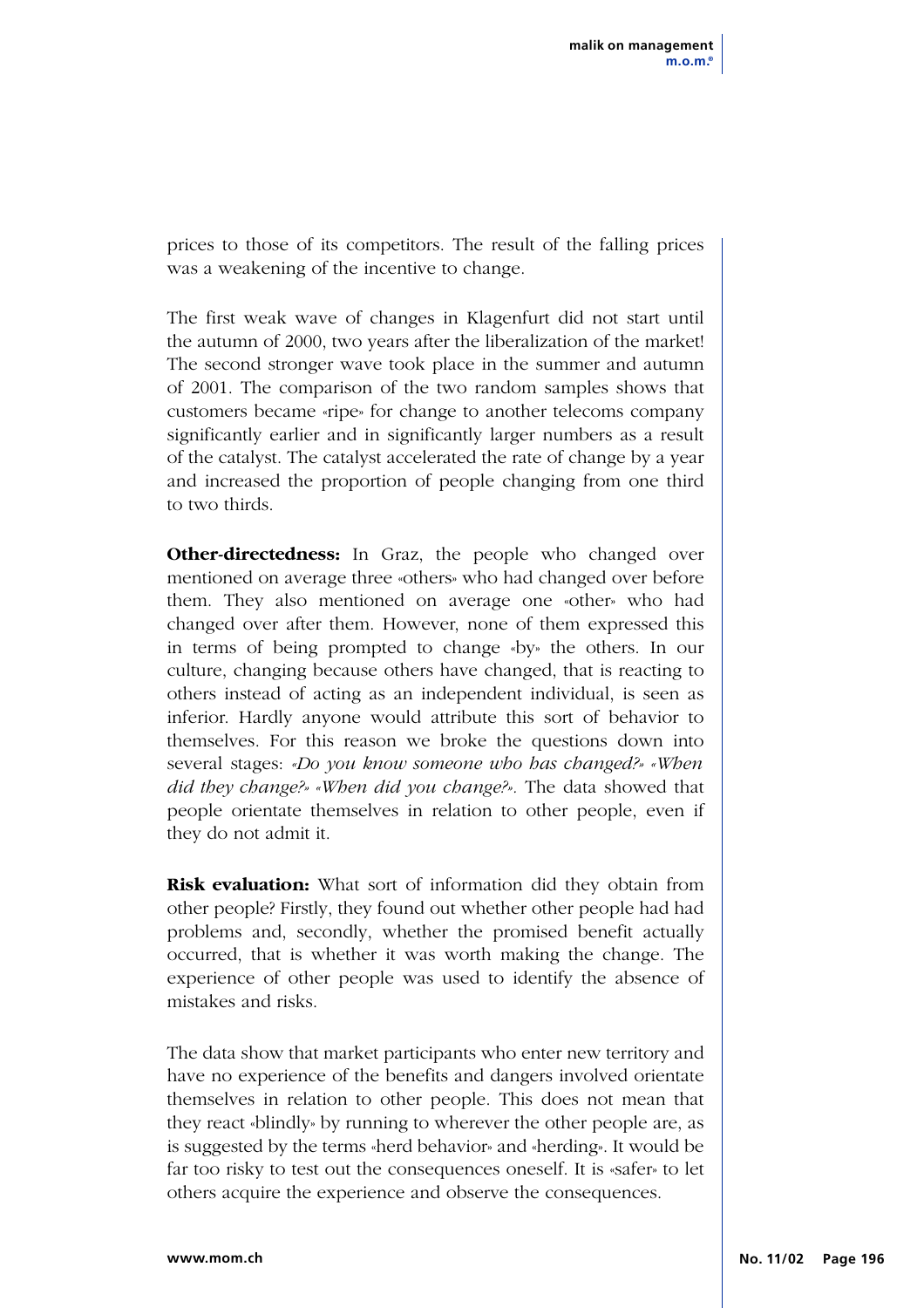The test subjects evaluated the risks undergone by others who changed over before them. They observed what was happening in order to find out whether these people had problems and whether they really made the promised cost savings. After observing that the other people did not suffer from any negative consequences or experience any problems or mistakes, more and more of the Graz employees became «ripe» for change.

**Positive feedback and increasing returns autocorrelation.**

The crowd response only started once it was clear that the risks involved were negligible. After people were sure that they could change without undergoing any risks, they no longer felt the need to check what had happened. People's doubts, controls, constraints and blockings were annulled and the way was clear for a psychological chain reaction to take place.

### **4. Rules of conduct**

 $\mathbf{V}$  hen crowd response takes place, this means that other-directedness replaces genuine individual decisionmaking based on fundamentals. Their place is taken by the response to other market players. Six rules drive this crowd behavior: the response rule (1), the other-directedness rule (2), the risk-evaluation rule (3), the communication rule (4), the synchronization rule (5) and the positive feedback and increasing returns autocorrelation rule (6):

*(1) Genuine individual decision-making is replaced by response.* 

*(2) Other-directedness substitutes for directedness towards fundamental data. It is not the facts themselves which drive people, it is the opinions about those facts.*

*(3) People do not find out about the risks and dangers themselves, but by evaluating the consequences of others' actions.* 

*(4) Communication: The announcement of the sender's status has the effect of an appeal to the recipient.*

*(5) Synchronization takes place as a result of sentiment and suggestion. When a person is lacking in orientation, they accept the explanation of the environment which they are given. The*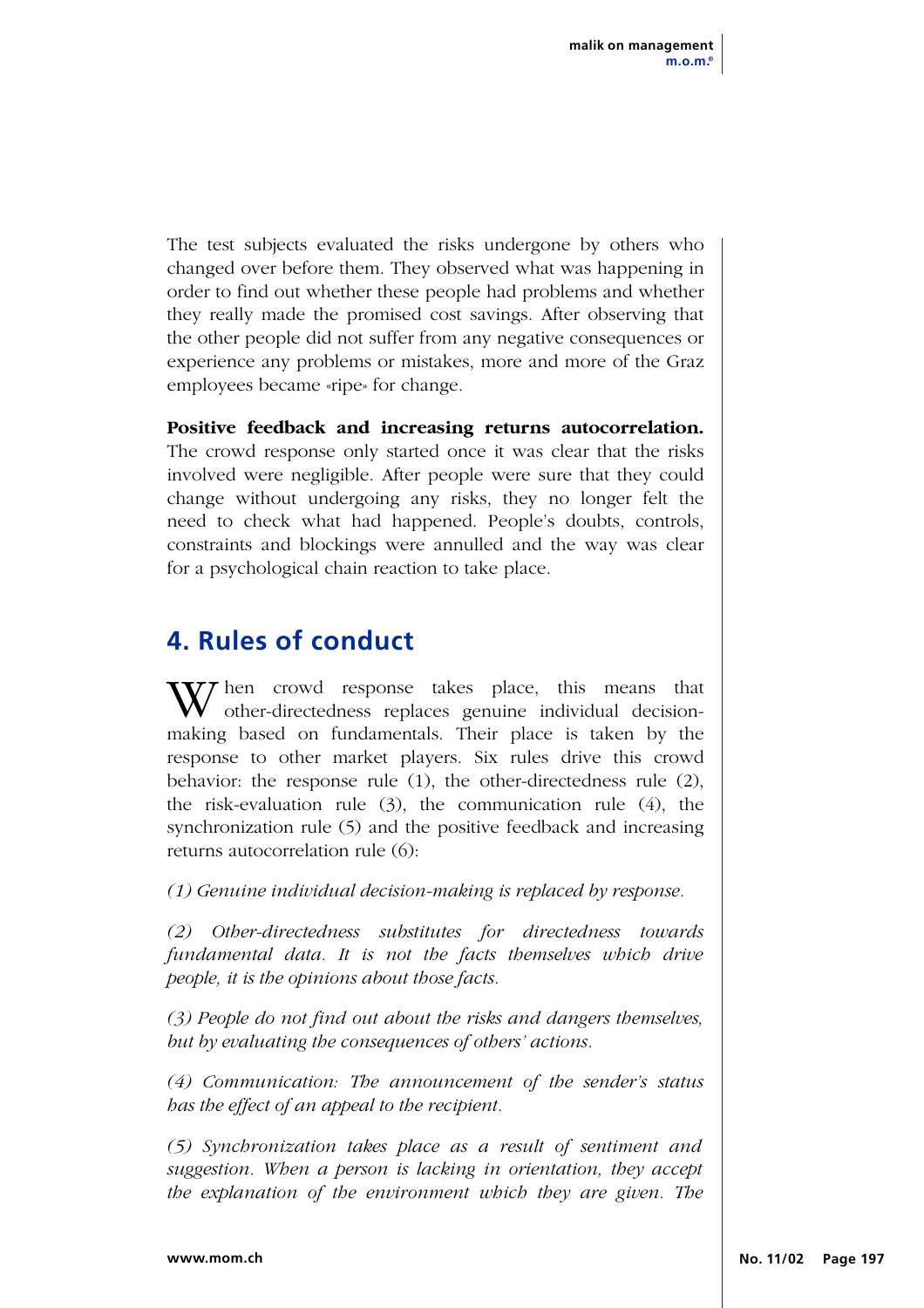*coordination and «safeguarding» of their actions by means of sentiment and suggestion is more effective than using other means.*

*(6) The law of positive feedback applies. Momentum exhibits positive returns autocorrelation: Money follows money. Prices go up and up just because noise traders are chasing the trend.*

### **5. Mass manufactured will**

**T** f people do not know their way around, the number of them who will orientate themselves in relation to facts decreases. In the same way, the number who will orientate themselves according to the behavior of others increases. Market players who react to others displace those who make their own decisions. If other people emerge from a particular situation having failed, or having been damaged, betrayed or made bankrupt, then those who come after them will avoid running the same risk. However, if they emerge unscathed and successful, all the others will rush to follow them. Observing the consequences of other people's actions produces information which allows people to avoid exposing themselves to risk. Dangers are not inferred from fundamentals, but it is the wounds, injuries and losses of other market participants which indicate the risk.

For millions of years, animals have been using members of their own species for risk evaluation. Rats wait to find out **whether other** rats **survive** eating a particular type of food before they eat it themselves. If they find an unfamiliar foodstuff, they let the young rats eat it first. The young rats are curious, and if they do not survive, the old rats will produce a new litter. The old rats will only eat if they smell the scent of the unfamiliar food on the breath of other rats. The condition of the surviving rats indicates whether there is a danger.

This is a safe survival strategy for rats, but not for investors. There are powerful forces at work in the financial markets which have nothing else to do than to attach the scent of winners to unfamiliar «food» to stimulate an appetite. The triumph of the bulls is deafening, but the bears do not make a sound.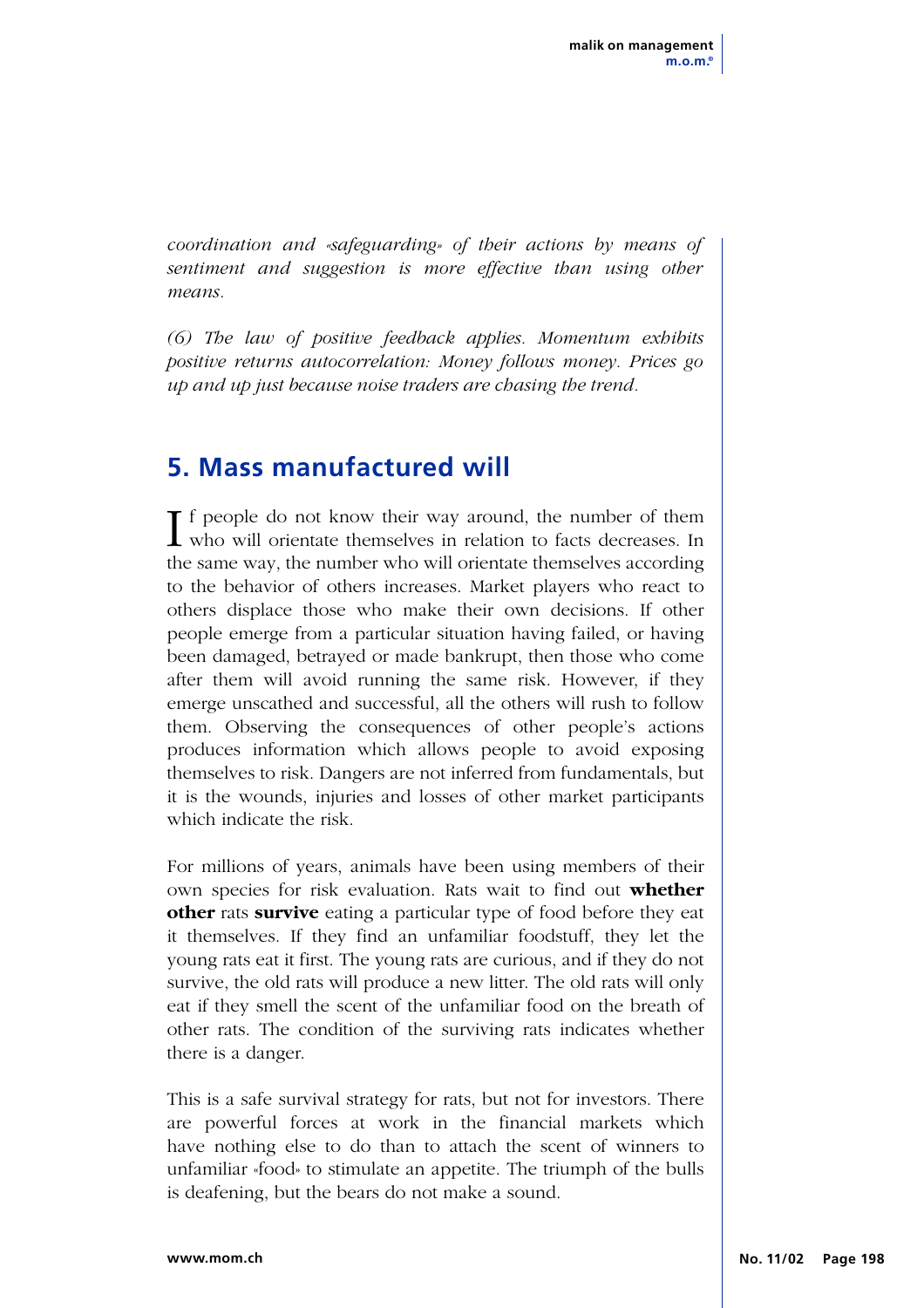Suggestion is ever present in the business world in the form of purchase recommendations which compete with one another for influence and effectiveness. The manipulation industry uses ingenious suggestion techniques based on sophisticated experiments and is prepared to go to great expense and trouble to put over its insistent messages via the mass media. However, even the most ingenious messages can only achieve their full effect if the target group has an increased level of receptiveness, if there is an absence of danger signals and if there are promises of profits which the target group also believes in. Nothing fulfils these conditions as effectively as general euphoria, excitement and a state of over-optimism.

**Excitement and euphoria are the surest means of making people blind and deaf to possible risks.** Under the influence of enthusiasm, control and inhibition are thrown to the winds. Enthusiasm transmits the positive hopes and suppresses alarm cues and doubts. Euphoria does not only make people careless and reckless; euphoric arousal also removes inhibitions. Emotional excitement inhibits rational performance. The hypothalamus blocks the cortex. One model of these processes is provided by the socalled **cognitive appraisal theory of emotion.** Emotions are regarded as the product of an initially evoking stimulus and a cognitive appraisal or interpretation of the situation as beneficial or harmful for the individual. The key notion here is the cognitive appraisal. The appraisal of sensory stimuli is followed by an emotional statement. Only after this are the reactions stored in the hypothalamus triggered and finally the response to the activity is transmitted, which is subject to another appraisal. The process has a snowball effect. To a certain extent one's emotions are fuelled by the addition of the evaluation of one's own euphoria to the initial «cool» evaluation of the situation. This fuelling process is particularly effective for cumulative euphoria.

The American psychologists **Stanley Schachter** and **Jerome Singer** (1962) demonstrated how arousal, excitement and suggestion can be manipulated. They discovered that people who had no adequate explanation for their arousal were euphoric when another person behaved in a euphoric way; and they also became outraged when another person expressed their outrage. Only **people who were uninformed could be infected** in this way. The informed test participants, on the other hand, regarded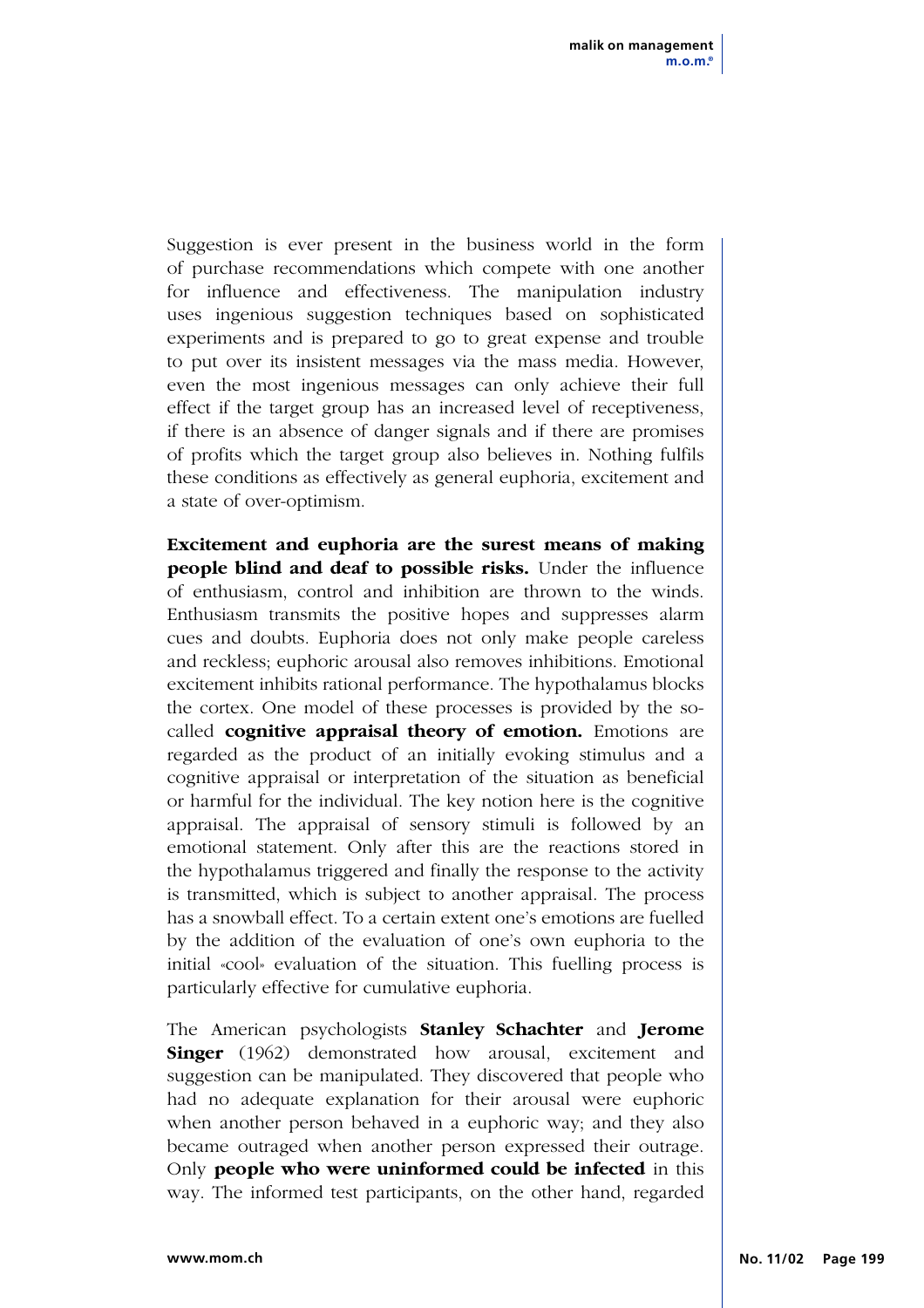their euphoric outbursts of emotion with mistrust. Since this experiment we know that three components are needed to make people susceptible to **suggestion:** firstly, either anxious or euphoric **arousal,** secondly **ignorance,** a lack of knowledge, and thirdly an environment which suggests **explanations.**

Enthusiasm transmits behavioral models and suppresses warnings. This means that people's sense of reality is disabled. Experience and realistic conceptions of feasibility become ineffective. Market participants who interpret facts and fundamentals correctly are displaced by market players who succumb to interpretation, suggestion and manipulation by highly-paid analysts – actually, they are the propagators – and media companies. The rest of the work is done by auto-suggestion and positive feedback, which are indispensable constituents of the manipulation of crowds.

In the telecoms field experiment, there were no paid propagators in action. The people who changed over passed on their access number, and therefore the signal, unintentionally to the others. Nevertheless, positive feedback and increasing returns autocorrelation took effect, particularly amongst the children of the people taking part in the test. A teenager who wanted to make cheap phone calls followed what his friends were doing. If they were customers of Max-Mobil (an Austrian mobile phone company), he also became a customer of Max-Mobil and his other friends also had to become Max-Mobil customers.

Positive feedback and increasing returns autocorrelation have been known for a long time. The American psychologist F.H. Allport (1933) showed that many social phenomena which are dependent on the extent of participation are subject to this law and can be described by a characteristic distribution, the so-called J-shaped curve. Allport attributed the appearance of J-shaped curves to conformity pressure. In our case, I would refer to «co-movement and synchronization», because the process is a mechanical one which is not intended or planned by the participants.

In the New Economy, many items such as computers or telecommunications equipment work in networks that require compatibility. This phenomenon has had the well-known snowball effect. The larger the number of customers who already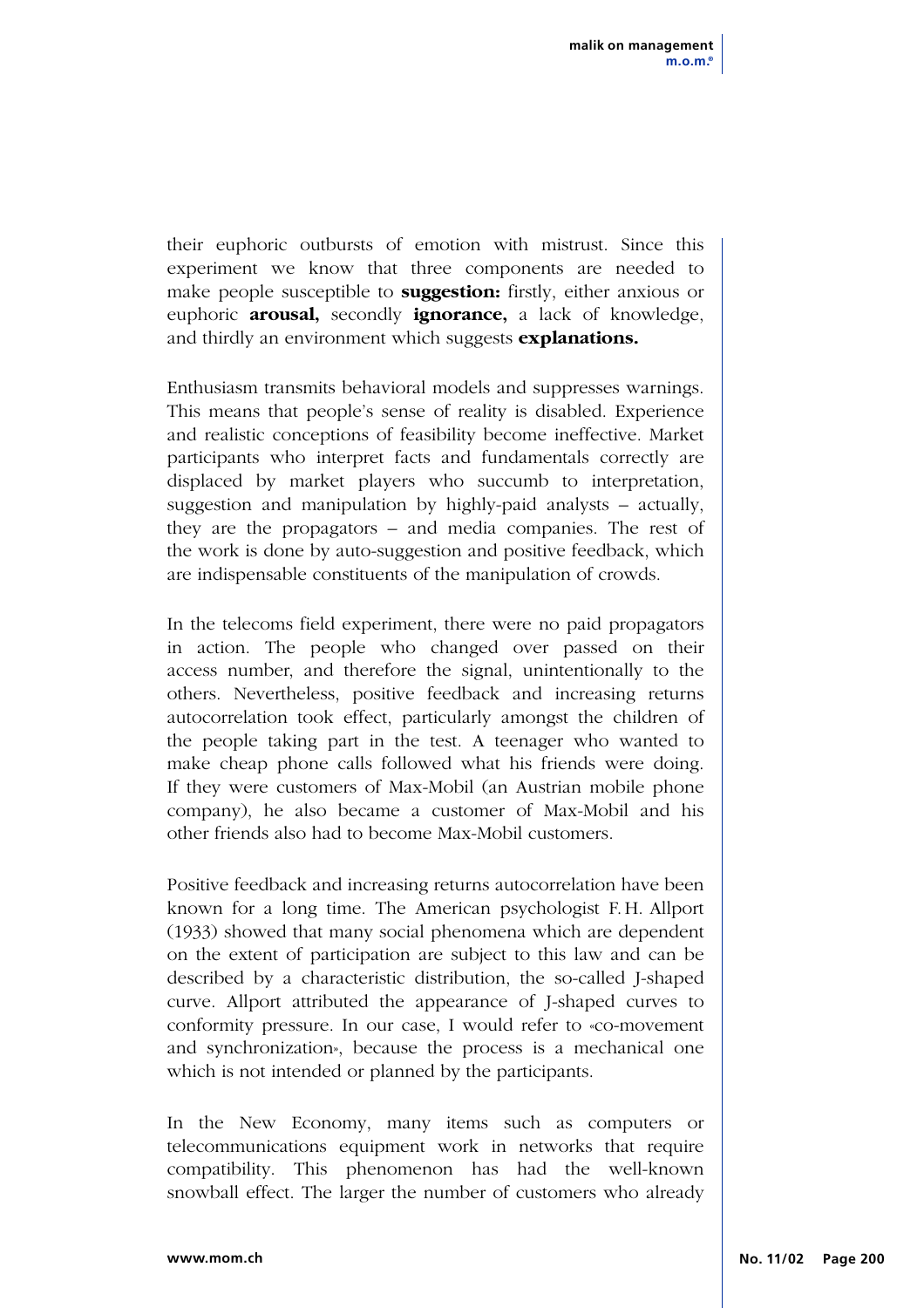use a specific computer system, the greater the benefit for all new customers, because their systems are compatible with many other users. When one brand gains a significant market share, people have a strong incentive to buy more of the same product so as to be able to exchange information with those using it already. It is a case of determining the probability of current events by referring to the past. Any company which already has a large market share has a better chance of making it even larger. Any company which is losing market share will find that the same dynamic which was responsible for its rapid growth will also accelerate its decline.

### **6. Propagation**

*«T here is nothing so disturbing to one's well-being and judgement as to see a friend get rich.»* **Charles Kindleberger** always quotes this sentence when he speaks about financial markets. Everyone feels the pressure to emulate people who have just been successful. This pressure is strengthened by speculative financial markets which have a whole range of effective levers for firing up enthusiasm and disabling braking systems.

When companies and private individuals see other people making money through speculative trading, they want to do it, too. When the number of companies and individuals who are taking part in this type of «investment» grows and whole sectors of the population become involved which would normally keep well away from this type of risk, the markets become disconnected from fundamental economic data, and mania or a speculative bubble start to develop.

The word «mania» puts more emphasis on the psychological and behavioral aspects of the phenomenon, and stresses the irrationality; the term «speculative bubble» foreshadows the bursting and focuses on the imminent crash.

A bubble is a cumulative movement in the price of an asset whose price is high mainly because speculators believe it will rise still further, causing a heavy deviation from 'fundamentals'. Small price variations around fundamental values are called 'noise'. From a certain stage onwards the speculation tends to become disconnected from fundamental values and to start chasing after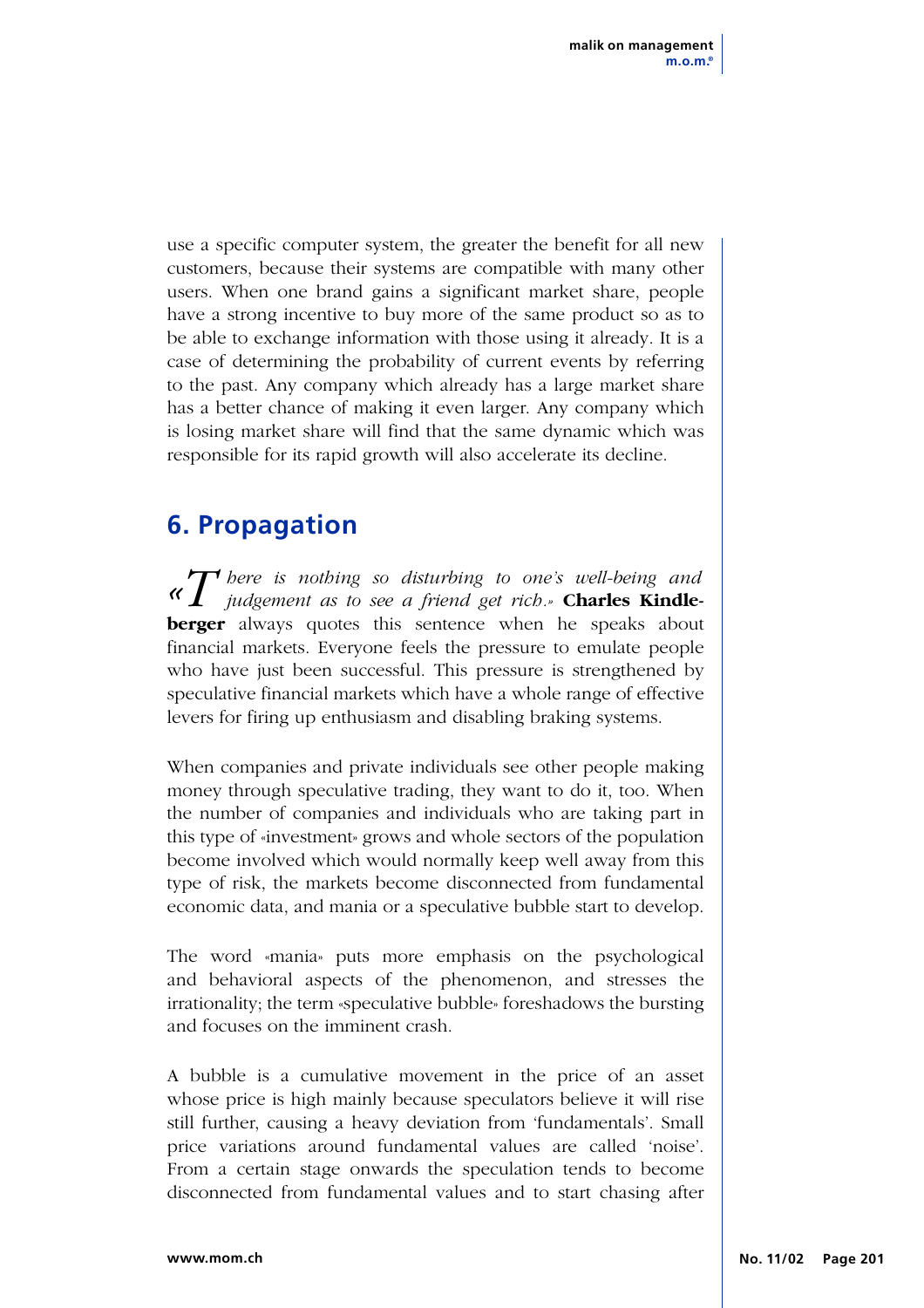illusions. More and more people want to become rich without really understanding the processes involved. It is therefore preordained that there will be a spread not only of rash and euphoric behavior but also of fraud and the selling of rubbish. Economic pathology occurs. In the fevers of destabilizing speculation, markets move more closely in step with one another. Boom and panic in one country seem to induce boom and panic in others, often through psychological channels. Boom and panic travel through conduits of crowd psychology. The driving force behind crowding and behavioral contagion is emulation.

**'With the exception of the instinct of self-preservation, the propensity for emulation is probably the strongest and most alert and persistent of the economic motives proper.'**

*Thorstein Veblen (1857 –1929)*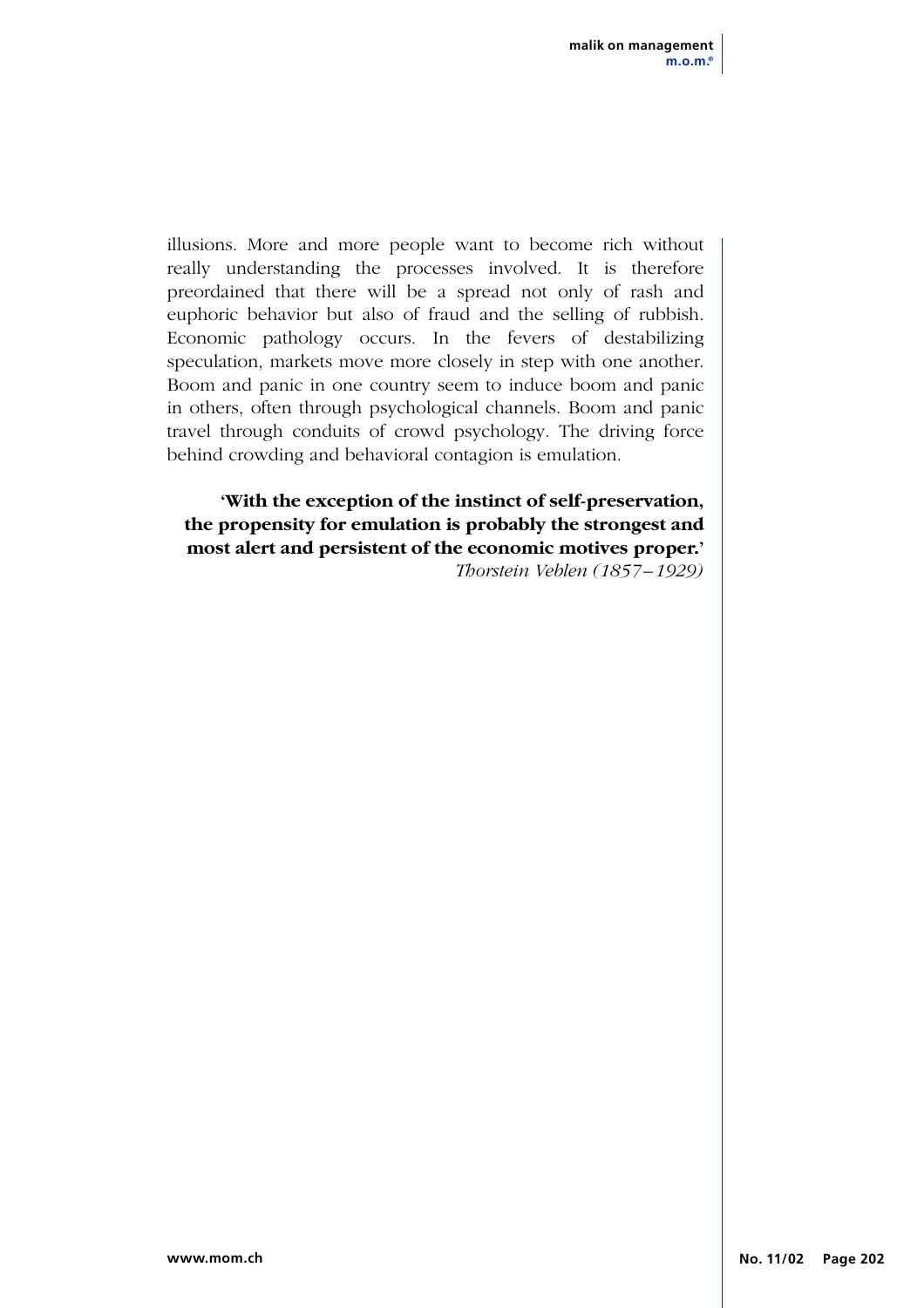### **Literature**

- *Cunningham, Lawrence A.: The Essays of Warren Buffett: Lessons for Corporate America. Lawrence A. Cunningham 1997.*
- *Hayek, Friedrich A. : Law. Legislation and Liberty, vol. 1: Rules and Order. Chicago: Univeristy of Chicago Press 1973.*
- *Kindleberger, Charles P.: Manias, Panics, and Crashes. A History of Financial Crises. New York: John Wiley and Sons 1978.*
- *Le Bon, Gustave: The Crowd: A Study of the Popular Mind. Transaction Publishers: New Brunswick, U.S.A. (Le Bon, Gustave: Psychologie der Massen. Mit einer Einführung von Peter R. Hofstätter. Stuttgart: Alfred Kröner Verlag 1911/1982, 15th edition.)*
- *Malik, Fredmund: Was man über die Börse mindestens wissen muss. (The minimum one has to know about the stock exchange.) m.o.m.® letter 10/2002.*
- *Minsky, Hyman, P.: The Financial Instability Hypothesis: Capitalist Processes and the Behavior of the Economy. In: C.P. Kindleberger and J.-P. Laffargue (eds.), Financial Crises: Theory, History and Policy. Cambridge: Cambridge University Press, 1982), pp. 13 –39.*
- *Pelzmann, Linda: Chain Reactions of Investor Sentiment. The Society for the Advancement of Behavioral Economics. Washington, 06/2001. Unpublished paper.*
- *Schachter, Stanley & Singer, Jerome: Cognitive, social and physiological determinants of emotional state. Psychological Review, 1962, 69, 379 –399.*
- *Shleifer, Andrei: Inefficient Markets. An Introduction to Behavioral Finance. Oxford: Oxford University Press 2000.*
- *Shiller, Robert, J.: Irrational Exuberance. Princeton: Princeton University Press 2000.*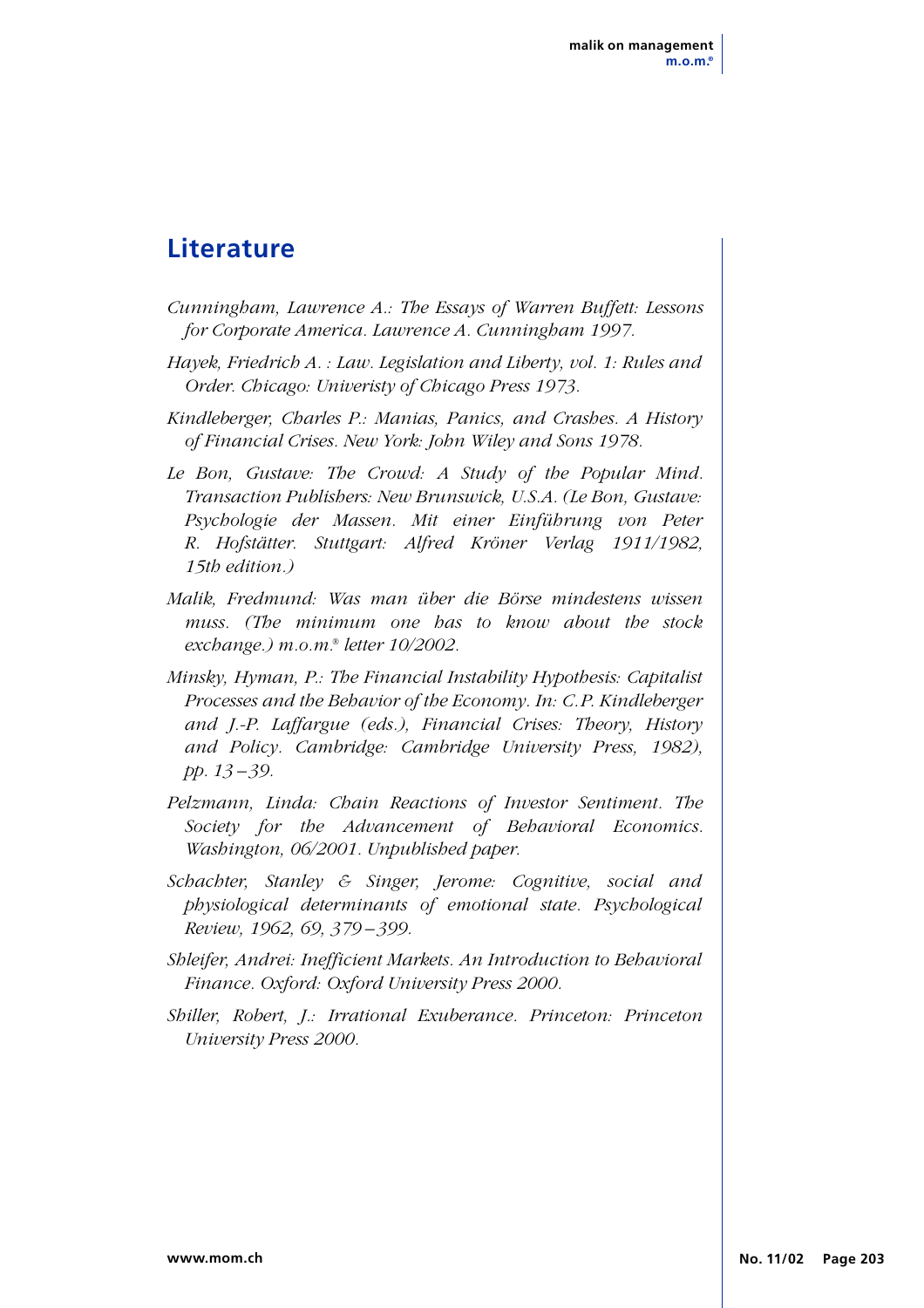### **A short summary of the author's career**

Linda Pelzmann, born 1945, Dr. phil., Professor of Economic Psychology at the University of Klagenfurt, Austria.

1992 – 1999 Permanent Visiting Professor of Economic Psychology at the Vienna University of Economics and Business Administration.

1999 –2001 Visiting Scholar at Harvard University, Cambridge, U.S.A. with the research project «Mass Manufactured Will».

Selected Publications: Wirtschaftspsychologie: Behavioral Economics, Behavioral Finance, Arbeitswelt. (Economic Psychology: Behavioral Economics, Behavioral Finance, the World of Work.) Springer Verlag: Vienna – New York 2000, 3rd edition.

#### **Author's address:**

Prof. Linda Pelzmann Herbertstraße 1, A– 9020 Klagenfurt, Austria Tel./Fax: +43-463 500793 E-mail: Linda.Pelzmann@uni-klu.ac.at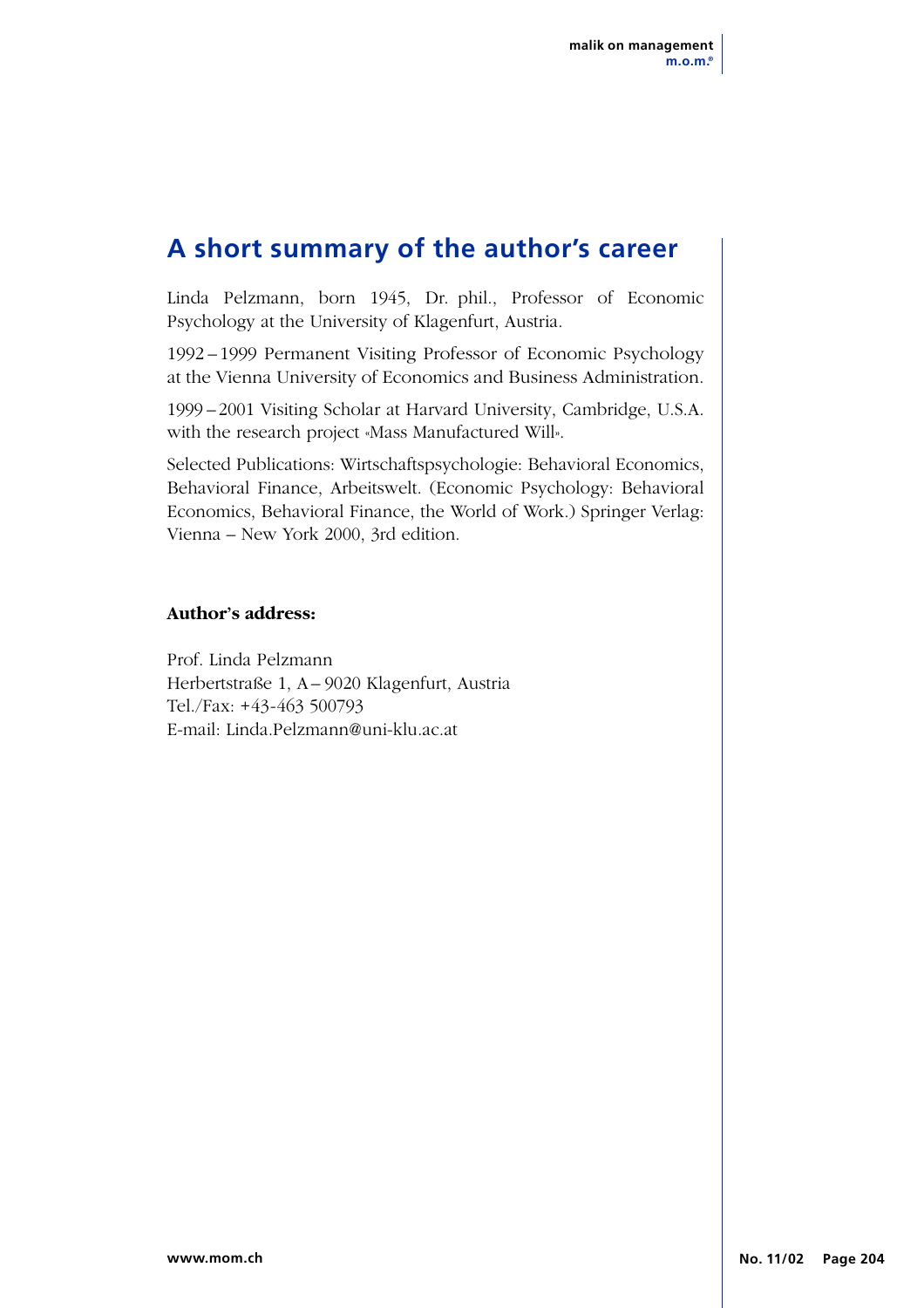## **Index**

Allport, Gordon 200 Arousal 200 Buffett, Warren 189 Catalyst 194, 195 Chain reactions psychological 190 Cognitive appraisal theory of emotion 199 Communications 195 Conformity pressure 200 Cumulative seduction 188 Decisions 194 Disinformation 190 Displacement 191, 194 Dogma of rational behavior 189 Efficient Markets Hypothesis 189, 190 Enthusiasm 190, 200 Euphoria 188, 192 Excitement 194 and euphoria 199

Experience lack of 194 Explanations 200 Greed 188 Ignorance 200 Irrationality 190 J-shaped curve 200 Kindleberger, Charles 188, 201 Logic of the situation 194 Madness of crowds 188 Mania 201 Mass manufactured will 198 Minsky, Hyman 191 Misinterpretation 192 Negligence 190 New Economy 192 Orientation lack of 188 Otherdirectedness 196

Panic 190 Positive feedback and increasing returns autocorrelation 197 Propagation 201 Rationality 189 Reactions 193 Risk evaluation 196, 198 Rules of conduct 197 Schachter, Stanley 199 Sense of reality 200 Singer, Jerome 199 Speculative bubble 201 Structural break 192 Suggestion 200 Synchronisation 195 Waste 190